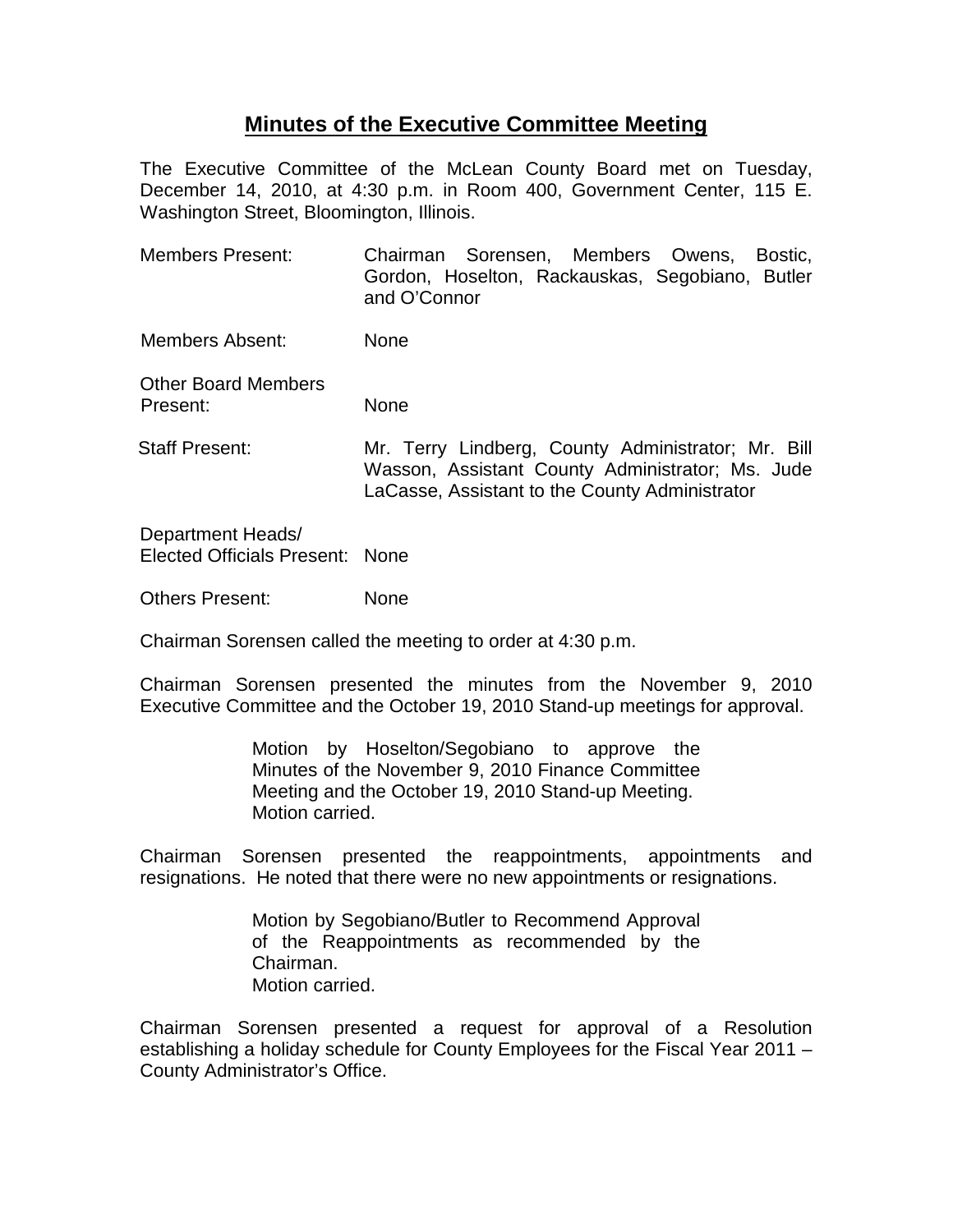Minutes of the Executive Committee December 14, 2010 Page Two

> Motion by Rackauskas/Segobiano to Recommend Approval of an Ordinance Establishing a Holiday Schedule for County Employees for the Fiscal Year 2011 – County Administrator's Office Motion carried.

Chairman Sorensen presented a request for approval of an Ordinance establishing County Board meeting Dates for Calendar Year 2011 – County Administrator's Office.

> Motion by Owens/Gordon to Recommend Approval of an Ordinance Establishing County Board Meeting Dates for Calendar Year 2011 – County Administrator's Office. Motion carried.

Chairman Sorensen presented a request for approval of a Resolution of Congratulations to the Heyworth High School Varsity Girls' Volleyball Team – County Administrator's Office.

> Motion by Segobiano/O'Connor to Recommend Approval of a Resolution of Congratulations to the Heyworth High School Varsity Girls' Volleyball Team – County Administrator's Office. Motion carried.

Ms. Bette Rackauskas, Chairman, Justice Committee, presented a request for approval of three items that can be acted upon together, namely a request for approval of an Intergovernmental Agreement between the County of McLean and the Town of Normal for Centralized Booking; a request for approval of an Intergovernmental Agreement between the County of McLean and the City of Bloomington for Centralized Booking; and a request for approval of an Intergovernmental Agreement between the County of McLean and Illinois State University for Centralized Booking – Sheriff's Department.

> Motion by Rackauskas/Segobiano to Recommend Approval of an Intergovernmental Agreement between the County of McLean and the Town of Normal for Centralized Booking; between the County of McLean and the City of Bloomington for Centralized Booking; and between the County of McLean and the Illinois State University for Centralized Booking.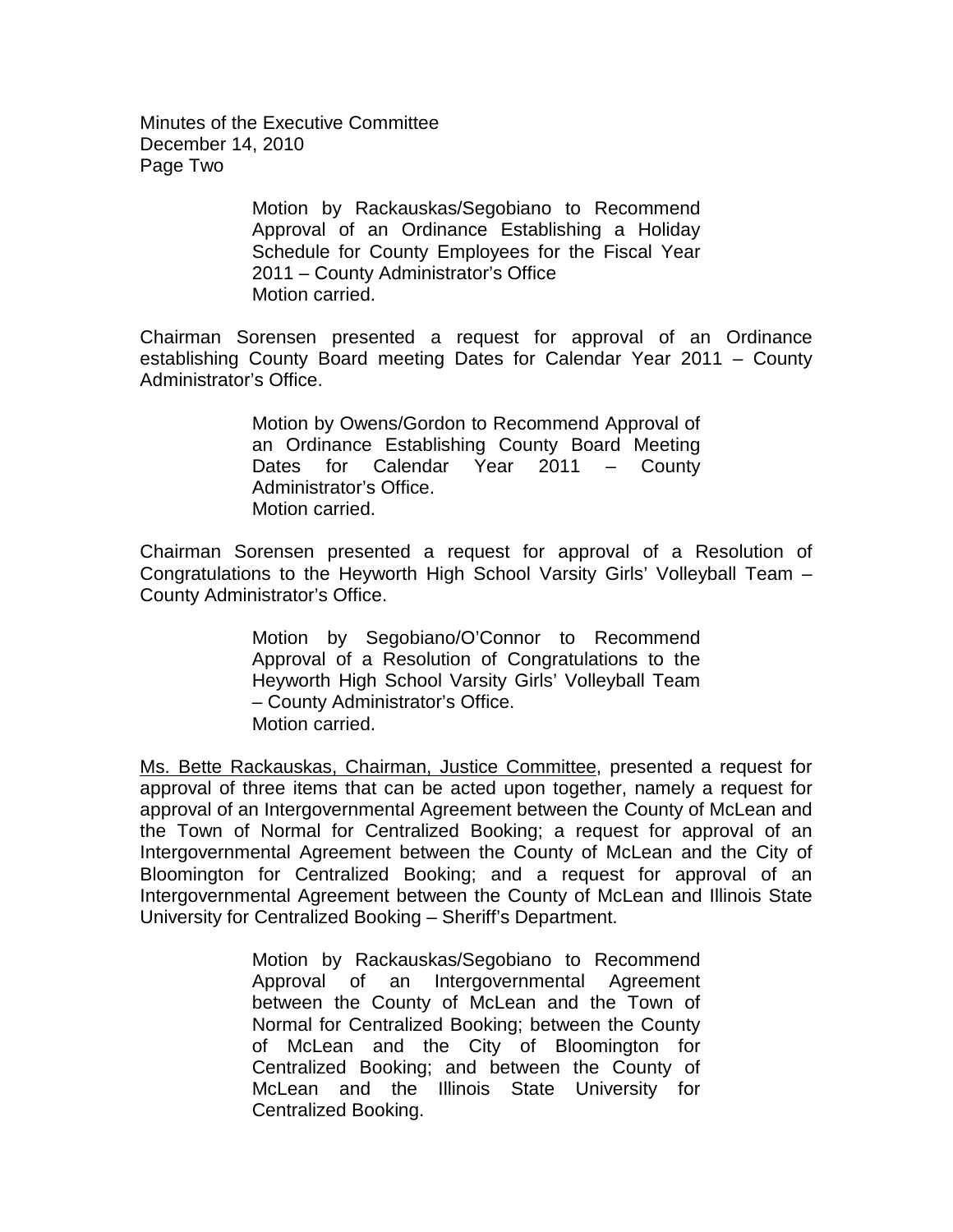Minutes of the Executive Committee December 14, 2010 Page Three

Mr. Hoselton asked if there were any changes in the Agreements. Mr. Lindberg replied that there is a 3% increase.

Chairman Sorensen called for a vote on the Motion.

Motion carried.

Ms. Rackauskas presented a request for approval of an Emergency Appropriation Ordinance Amending the McLean County Fiscal Year 2010 Combined Annual Appropriation and Budget Ordinance. She stated that this Emergency Appropriation is to accept a JAG Grant (Edward Byrne Justice Assistance Grant) through the Department of Justice.

> Motion by Rackauskas/Segobiano to Recommend Approval of an Emergency Appropriation Ordinance Amending the McLean County Fiscal Year 2010 Combined Annual Appropriation and Budget Ordinance. Motion carried.

Chairman Sorensen asked if there were any questions or comments. Hearing none, he thanked Ms. Rackauskas.

Mr. George Gordon, Chairman, Land Use and Development Committee, advised that the Land Use and Development Committee brings no items for action to the Executive Committee.

Mr. Gordon pointed out a typographical error on Mr. Jay Reese's address listed on the agenda.

Chairman Sorensen advised that Mr. Reese's father, Jerry Reese, passed away unexpectedly Monday evening.

Chairman Sorensen asked if there were any questions or comments. Hearing none, he thanked Mr. Gordon.

<u>Ms. Diane Bostic, Chairman, Property Committee</u>, presented three requests<br>associated with the PBC Leases. The first is a request for approval of The first is a request for approval of Attachment Number 20 to the Amendment to the Lease and Operation and Maintenance Agreement for the Law and Justice Center.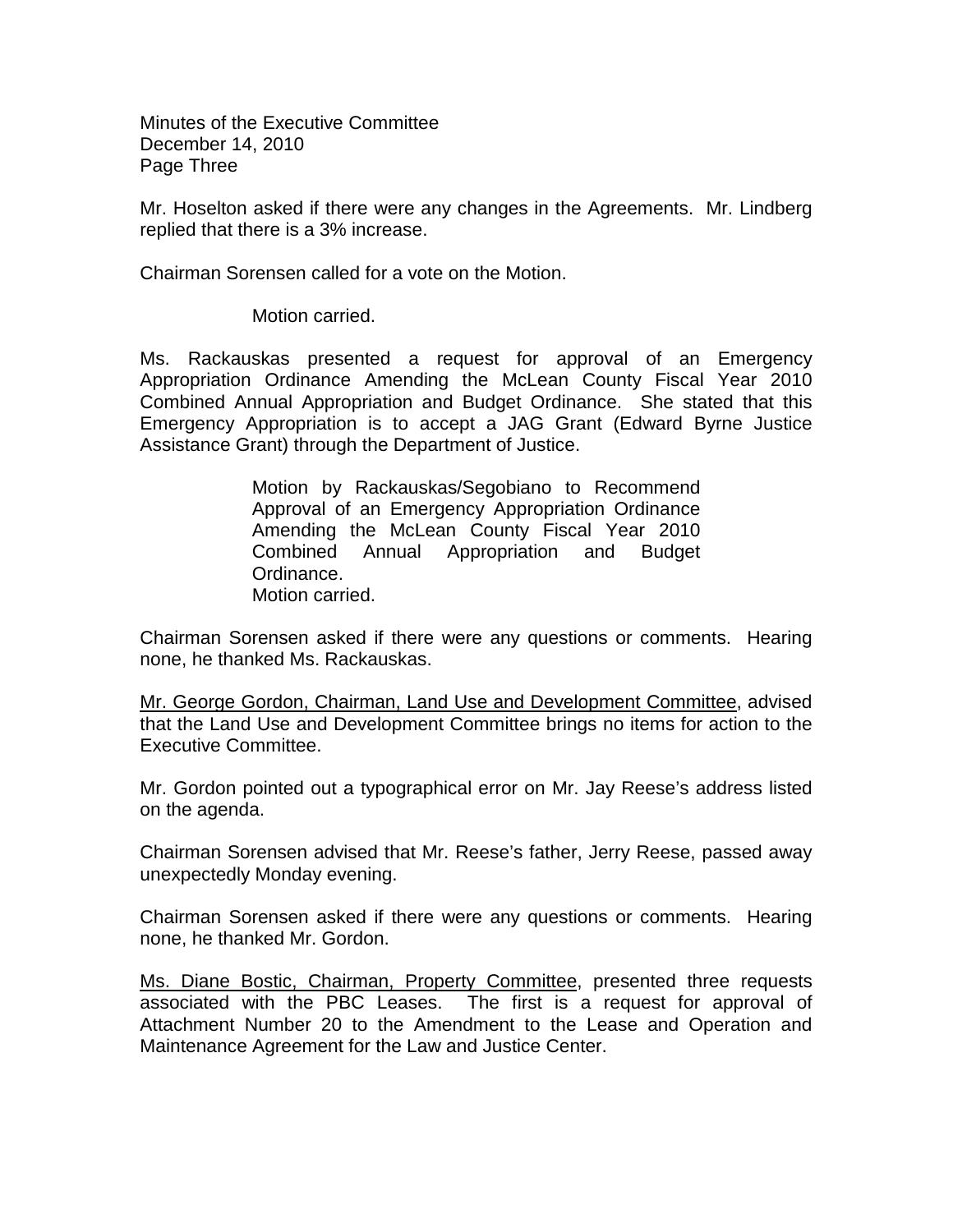Minutes of the Executive Committee December 14, 2010 Page Four

> Motion by Bostic/Segobiano to recommend approval of Attachment Number 20 to the Amendment to the Lease and Operation and Maintenance Agreement for the Law and Justice Center Motion carried.

Ms. Bostic presented a request for approval of Lease and Contract Extension Agreement No. 8 extending the lease of the Courthouse Building and the Contract for Operation and Maintenance all dated December 3, 2002.

> Motion by Bostic/Owens to recommend approval of Lease and Contract Extension Agreement No. 8 Extending the Lease of the Courthouse Building and the Contract for Operation and Maintenance all Dated December 3, 2002.

Mr. Segobiano asked how long this lease is in place. Ms. Bostic responded that it will stay in effect as long as the Museum of History is housed in the Old Courthouse. Mr. Segobiano expressed concern with the cost of maintaining the Old Courthouse. Ms. Bostic responded that some money is received back from the Museum of History and the taxpayers appear to support the Museum. Mr. Segobiano noted that he does not believe the attendance is strong. Chairman Sorensen advised that this Lease and Contract Agreement reflects the operating and maintenance costs of the Old Courthouse Building.

Mr. Lindberg explained that this is the lease between the County and the Public Building Commission. The County turned over the building to the Public Building Commission and they engage the County, by contract, to maintain the building. He noted that there is another lease between the County and the Historical Society, where the Society pays the County \$10,000 per year to occupy the building. Mr. Lindberg stated that he believes the expiration date of that lease is 2032.

Chairman Sorensen called for a vote on the Motion.

Motion carried.

Ms. Bostic presented a request for approval of Attachment No. Nine to Amendment to Lease and Operation and Maintenance Agreement for the City/County Office Building.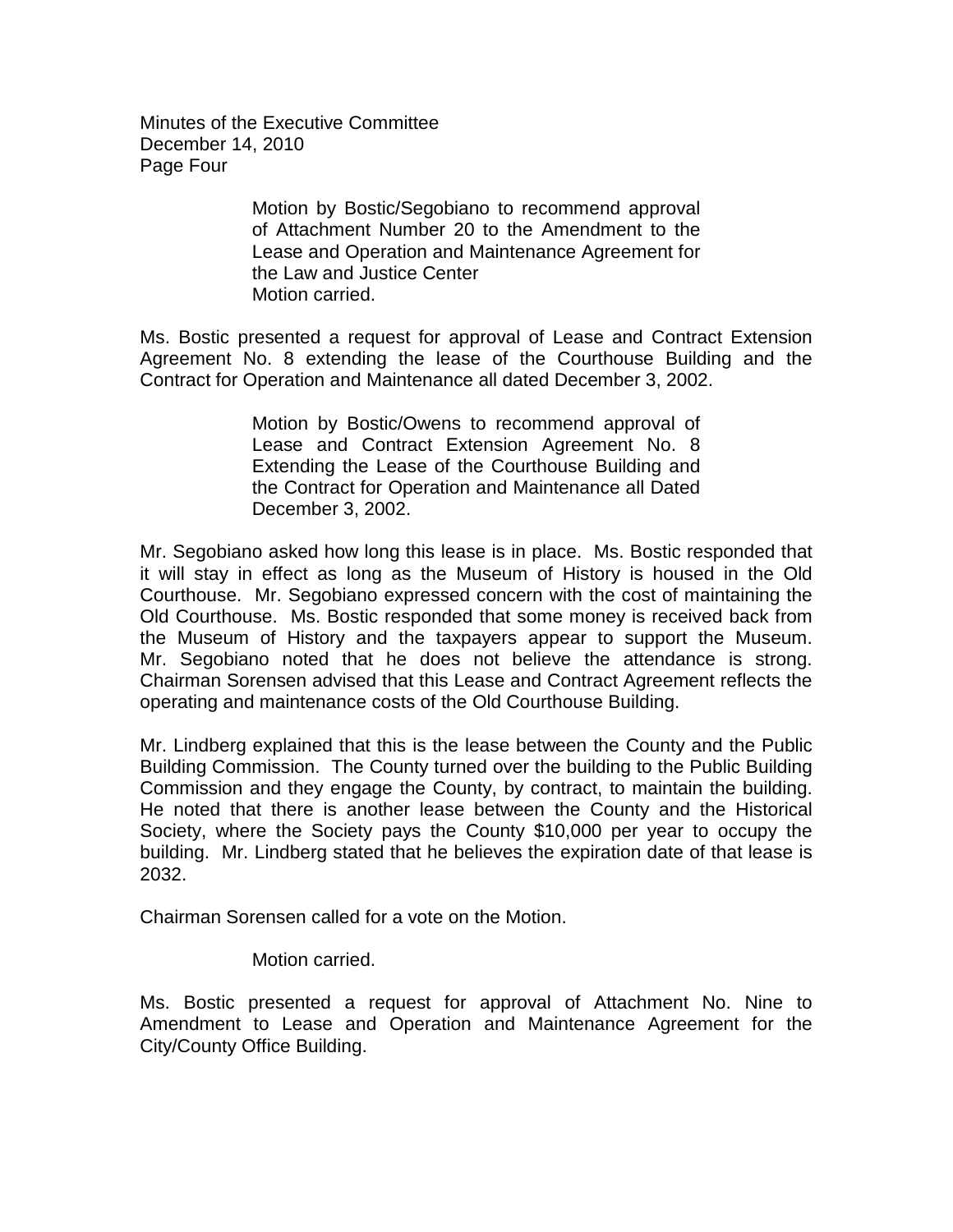Minutes of the Executive Committee December 14, 2010 Page Five

> Motion by Bostic/Gordon to recommend approval of Attachment No. Nine to Amendment to Lease and Operation and Maintenance Agreement for the City/County Office Building.

Mr. Owens asked if there are still issues with parking between the County and the City of Bloomington. Mr. Lindberg responded that there are still issues with parking. He noted that there is not an issue with this O & M Lease, which is for the Government Center Building. Mr. Lindberg advised that the City Council passed the Lease last night, recognizing that the County had reduced the cost significantly from the prior year. He stated that discussions will continue between the County and the City regarding parking.

Chairman Sorensen called for a vote on the Motion.

Motion carried.

Chairman Sorensen asked if there were any additional questions or comments. Hearing none, he thanked Ms. Bostic.

Mr. Stan Hoselton, Chairman, Transportation Committee, advised that Transportation Committee brings no items for action to the Executive Committee. Mr. Hoselton pointed out that the Schuldt Bridge has been closed by the Illinois Department of Transportation. He indicated that work has begun on the bridge.

Chairman Sorensen asked if there were any questions or comments. Hearing none, he thanked Mr. Hoselton.

Mr. Ben Owens, Chairman, Chairman, Finance Committee**,** presented a request for approval of Extended Leave for an employee in Exceptional Circumstances – Information Technologies.

Ms. Rackauskas asked if the employee will continue to get benefits during the leave. Mr. Lindberg responded that the employee is out of paid leave days and out of FMLA guaranteed days. He expects this employee will return to duty. Mr. Lindberg added that the employee is covered by insurance, but must pay his own employee share of the insurance in lieu of payroll dediction.

> Motion by Owens/O'Connor to Recommend Approval of Extended Leave for an Employee in Exceptional Circumstances – Information Technologies. Motion carried.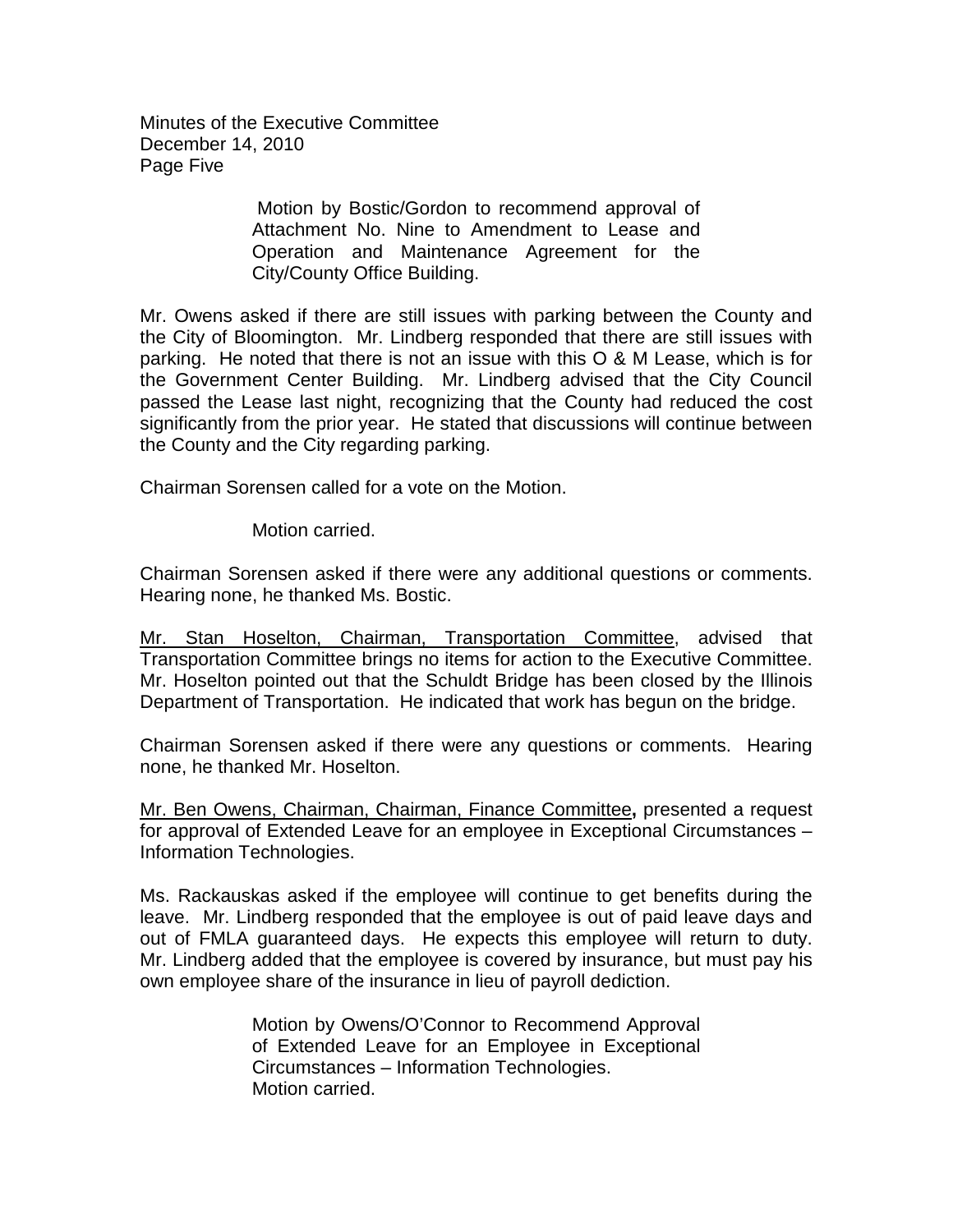Minutes of the Executive Committee December 14, 2010 Page Six

Mr. Owens presented two items associated with Fund 0102 (Dental Services) that can be acted upon together. Both requests are for approval of an Ordinance of the McLean County Board Amending the 2010 Combined Appropriation and Budget Ordinance for Fund 0102 (Dental Services) – Health Department.

> Motion by Owens/Gordon to recommend Approval of an Ordinance of the McLean County Board Amending the 2010 Combined Appropriation and Budget Ordinance for Fund 0102 (Dental Services), and to recommend Approval of an Ordinance of the McLean County Board Amending the 2010 Combined Appropriation and Budget Ordinance for Fund 0102 (Dental Services) – Health Department. Motion carried with Ms. Rackauskas abstaining.

Mr. Owens presented a request for approval of an Ordinance of the McLean County Board Amending the 2010 Combined Appropriation and Budget Ordinance for Fund 0103 (WIC) – Health Department.

> Motion by Owens/Bostic to recommend Approval of an Ordinance of the McLean County Board Amending the 2010 Combined Appropriation and Budget Ordinance for Fund 0103 (WIC) – Health Department. Motion carried.

Mr. Owens presented a request for approval of an Ordinance of the McLean County Board Amending the 2010 Combined Appropriation and Budget Ordinance for Fund 0106 (Family Case Management Program) – Health Department.

> Motion by Owens/Bostic to recommend Approval of an Ordinance of the McLean County Board Amending the 2010 Combined Appropriation and Budget Ordinance for Fund 0106 (Family Case Management Program) – Health Department. Motion carried.

Mr. Owens presented a request for approval of Critical Personnel Hiring requests through the County Administrator's Office.

> Motion by Owens/Segobiano to recommend Approval of Critical Hiring Requests – County Administrator's Office. Motion carried.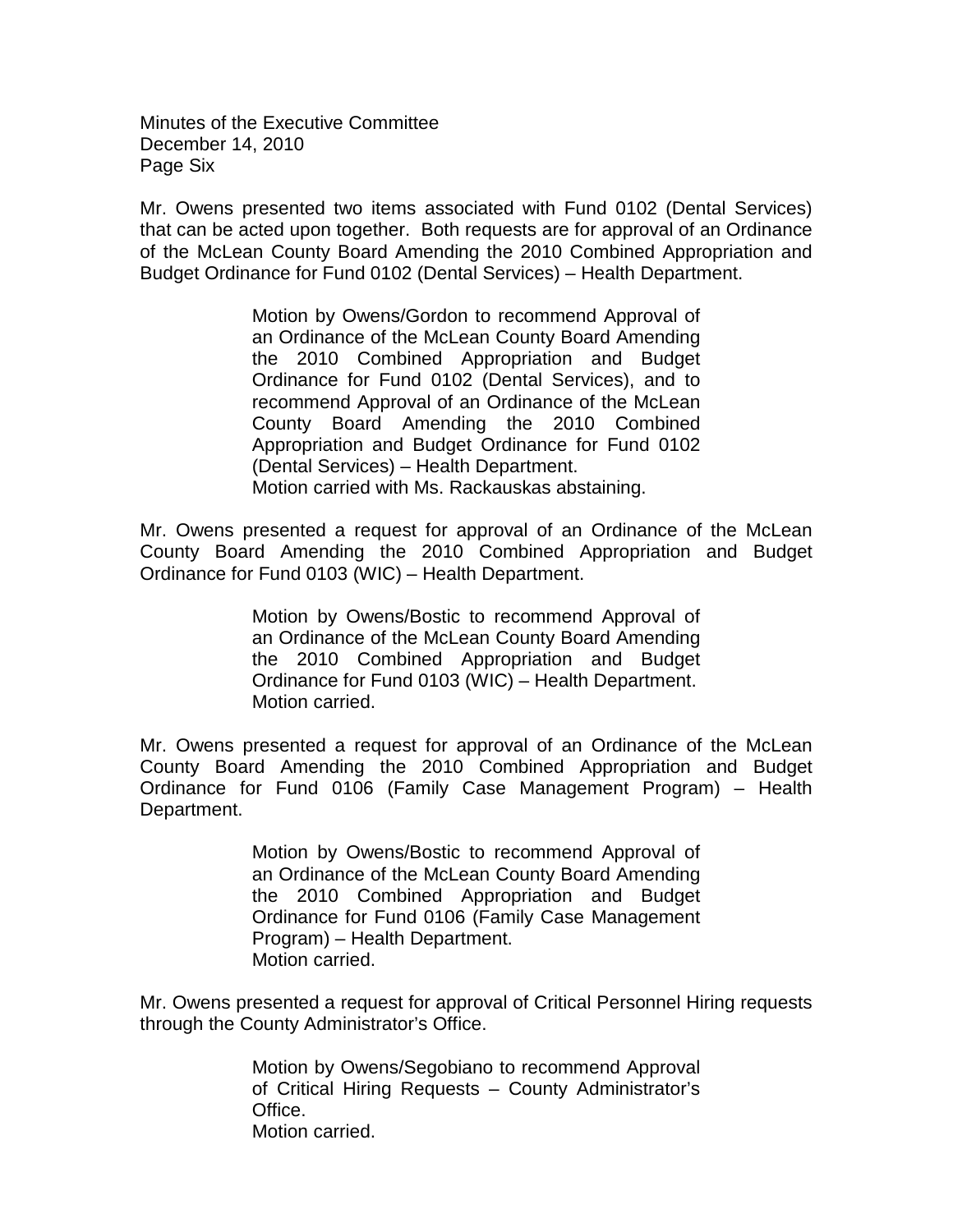Minutes of the Executive Committee December 14, 2010 Page Seven

Mr. Owens presented a request for approval to restructure the CDAP Loan for Watershed Foods – County Administrator's Office. He explained that the Board approved a loan to Watershed Foods several years ago that had a balloon payment of about \$306,000 coming due in April 2012. Mr. Owens stated that the company wants to expand the business and they are asking for elimination of the balloon payment and an extension of the loan with a monthly payment of \$6,400 per month. He noted that their payment record is excellent. Ms. O'Connor added that Watershed Foods went from 31 to 50 employees.

Ms. Rackauskas asked if this extension will tie up all of the money in the program. Mr. Lindberg replied that it ties up \$283,000 of the total loan for a little over three more years. He indicated that the CDAP Loan program has a balance available for other potential requests.

Mr. Lindberg advised that the CDAP Loan Program originated with a grant from the State of Illinois of \$500,000 in the early 1980's. He stated that there have been only three projects that failed.

> Motion by Owens/O'Connor to Recommend Approval of the CDAP Loan Restructuring for Watershed Foods – County Administrator's Office. Motion carried.

Mr. Owens advised that there are other items to be presented to the Board.

Chairman Sorensen asked if there were any additional questions or comments. Hearing none, he thanked Mr. Owens.

Ms. Rackauskas asked for an explanation of the State Farm assessment issue. She asked when State Farm goes before the Board or Review regarding its assessment, and is that meeting open to the public. Mr. Lindberg replied that State Farm is scheduled to go before the Board of Review on Friday, December  $17<sup>th</sup>$  at 1:00 p.m. and it is open to the public.

Ms. Rackauskas asked for the history on this issue, and why is State Farm going before the school boards and the County, etc. Mr. Lindberg explained that there are two distinct processes underway. Any taxpayer who owns property has a right to appeal their assessed value through the Board of Review. Any taxpayer can do that, and the County Board has no role in that process. Mr. Lindberg stated that a taxpayer can also seek an abatement of the taxes they are paying. That is something that the legislative bodies, i.e. City Council, County Board, etc., do have the authority to act upon. Mr. Lindberg noted that this particular taxpayer owns a number of parcels with a value of approximately \$134 million and pays about \$13.4 million in property taxes annually.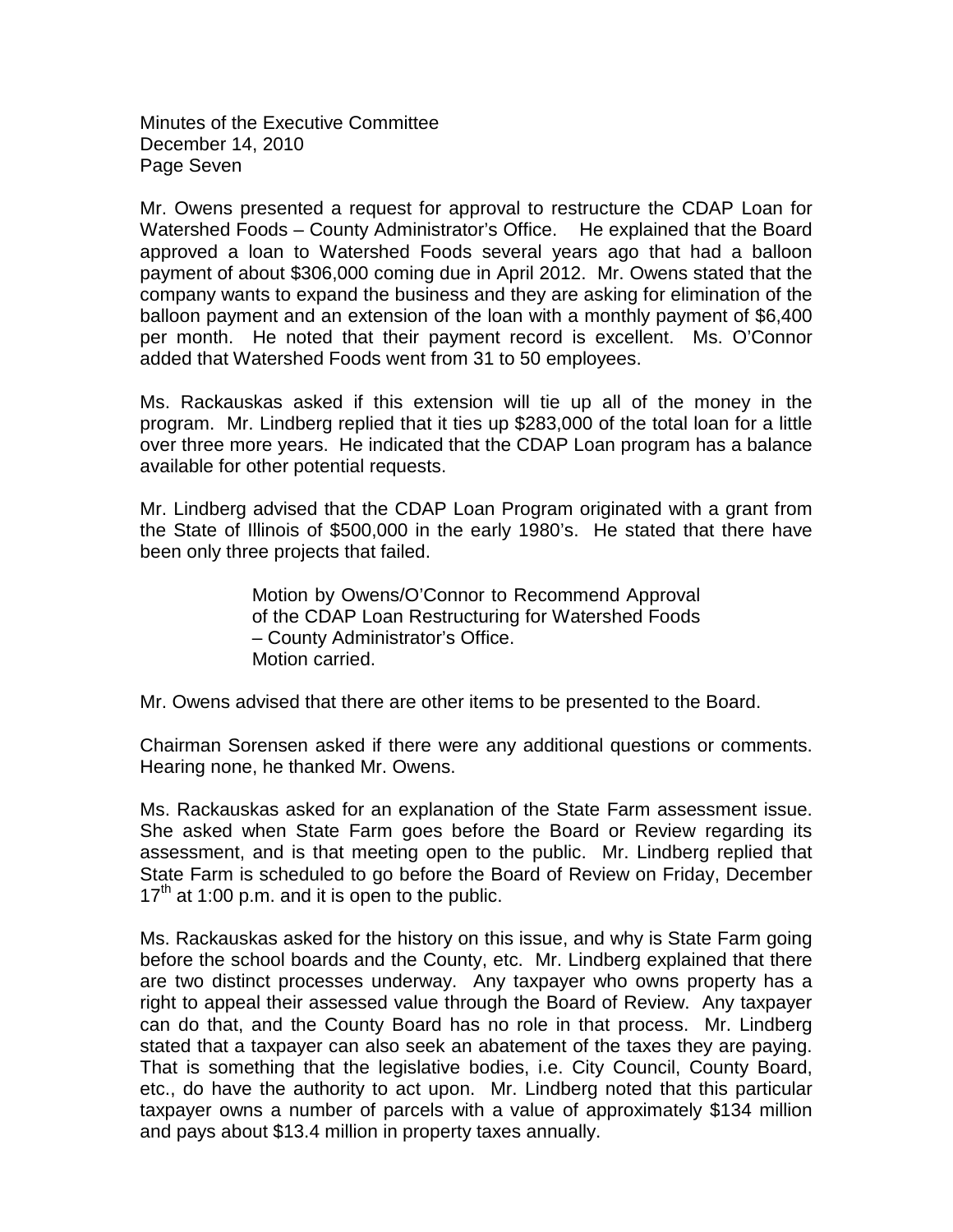Minutes of the Executive Committee December 14, 2010 Page Eight

Mr. Lindberg advised that State Farm has chosen to file an appeal with the Board of Review where they are seeking a 1 1/2% reduction in their assessed values. He stated that State Farm has indicated in that appeal that they are also pursuing another course, which is to seek a settlement agreement which consists of an abatement agreement with the ten taxing bodies with which they are involved. This is the one that includes several school districts, the City Council, Bloomington Township Trustees, and McLean County. Mr. Lindberg noted that, last night, the City Council and Bloomington Township Trustees approved the agreement. He explained that this says that as long as the values remain the same, the taxing bodies involved will abate taxes back to the taxpayer if they exceed the 1% of the current tax amounts included in the agreement.

Several Committee members asked for additional information regarding this entire issue. Mr. Lindberg responded that the agreement will go to the Finance Committee, Executive Committee and the County Board in January.

Chairman Sorensen encouraged the Committee members or Board members to meet with Mr. Lindberg in the County Administrator's Office to discuss this issue. He noted that it is a fairly complex issue and would best be discussed in the Administrator's Office and not in a Committee or Board meeting.

Mr. Owens asked what taxing bodies have passed the agreement. Mr. Lindberg replied that the five bodies that have passed the agreement are: Unit 5, District 87, Regional Airport, City of Bloomington, and Bloomington Township. (Seven taxing bodies have passed the agreement as of Thursday, December  $16<sup>th</sup>$ .)

After additional discussion, Chairman Sorensen, again, encouraged the Board members to visit with the Administrator's Office to get their questions answered.

Chairman Sorensen presented the November 30, 2010 bills as recommended and transmitted by the County Auditor for payment. The Fund Total is \$138,518.76 and the Prepaid Total is the same.